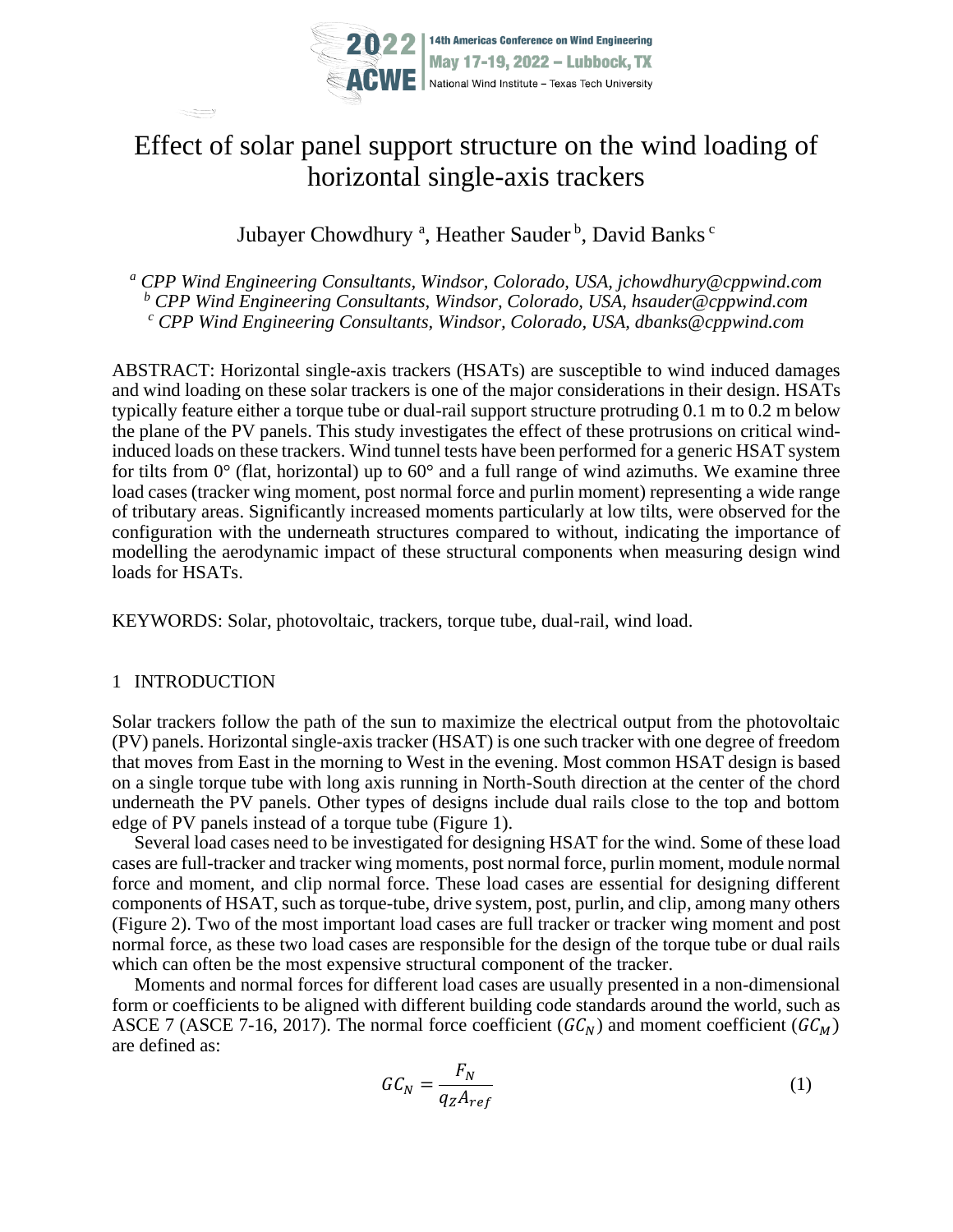$$
GC_M = \frac{M}{q_Z A_{ref} L} \tag{2}
$$

where  $F_N$  is the normal force acting on a certain area, M is the moment (either on a purlin, tracker wing or a complete tracker span),  $q_z$  is the reference velocity wind pressure (in this study it is based on 3-second gust speed at a height of 10 m (33 ft) above grade in ASCE 7),  $A_{ref}$  represents the reference area, or the tributary area of the modules to which the load applies, and L represents the chord length.



Torque tube Dual-rail

<span id="page-1-0"></span>



Figure 2. Some of the components of a HSAT system with a torque tube

<span id="page-1-1"></span>According to the wind tunnel testing standards by ASCE (ASCE/SEI 49-21, 2021), architectural details that extend 2% or more of the least horizontal dimension in full-scale should be included in the wind tunnel model. Typical torque tube or dual rails protrudes by about 0.1 m to 0.2 m, which is more than 2% for a generic tracker system with one-in-portrait modules. The goal of the present study is to investigate the effect of these support structures (torque tube and dualrails) on the wind loading of HSATs. To fulfill the objectives of the present study, a series of tests was conducted in the atmospheric boundary layer wind tunnel at CPP (CPP Wind Engineering Consultants) in Colorado, USA. A generic model of an HSAT array is tested with and without the support structures (torque tube, dual-rail) for a wide range of tilts and wind directions.  $GC_N$  and  $GC_M$  for different load cases are calculated and compared between tracker systems with and without these support structures.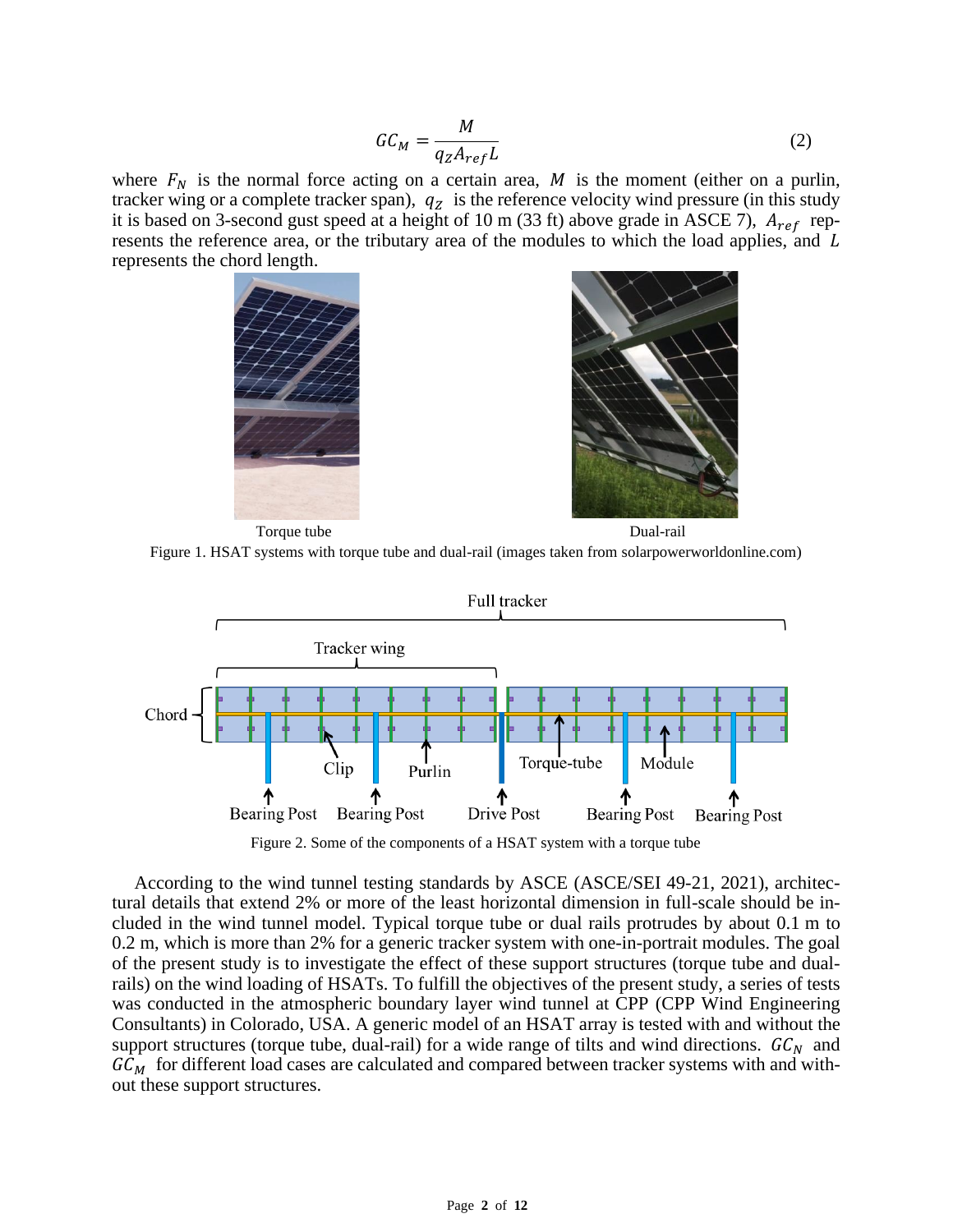#### 2 EXPERIMENTAL SETUP

#### 2.1 *Test model*

The test model consisted of an array of 8 rows of trackers. Three rows were dummies, and 5 rows were instrumented with hundreds of pressure taps each on the top and bottom surfaces of the PV modules. The tap resolution was higher towards the exposed edge (South) of the tracker, as shown in [Figure 3](#page-2-0) for one tracker. The top taps are marked with 'O's and the bottom (underside) taps are marked with  $\Delta$ 's. The same HSAT model was tested with and without the support structures (torque tube, dual-rail) [\(Figure 4\)](#page-3-0). The model included some gaps along the span and as shown by Fewless and Banks (2016), gaps affect the surface pressure at the taps close to the gap. Load cases analyzed in this study do not include any gaps within the corresponding tributary areas and therefore, taps adjacent to the gaps were not included in the analysis.



<span id="page-2-0"></span>Figure 3. Tap layout on a single row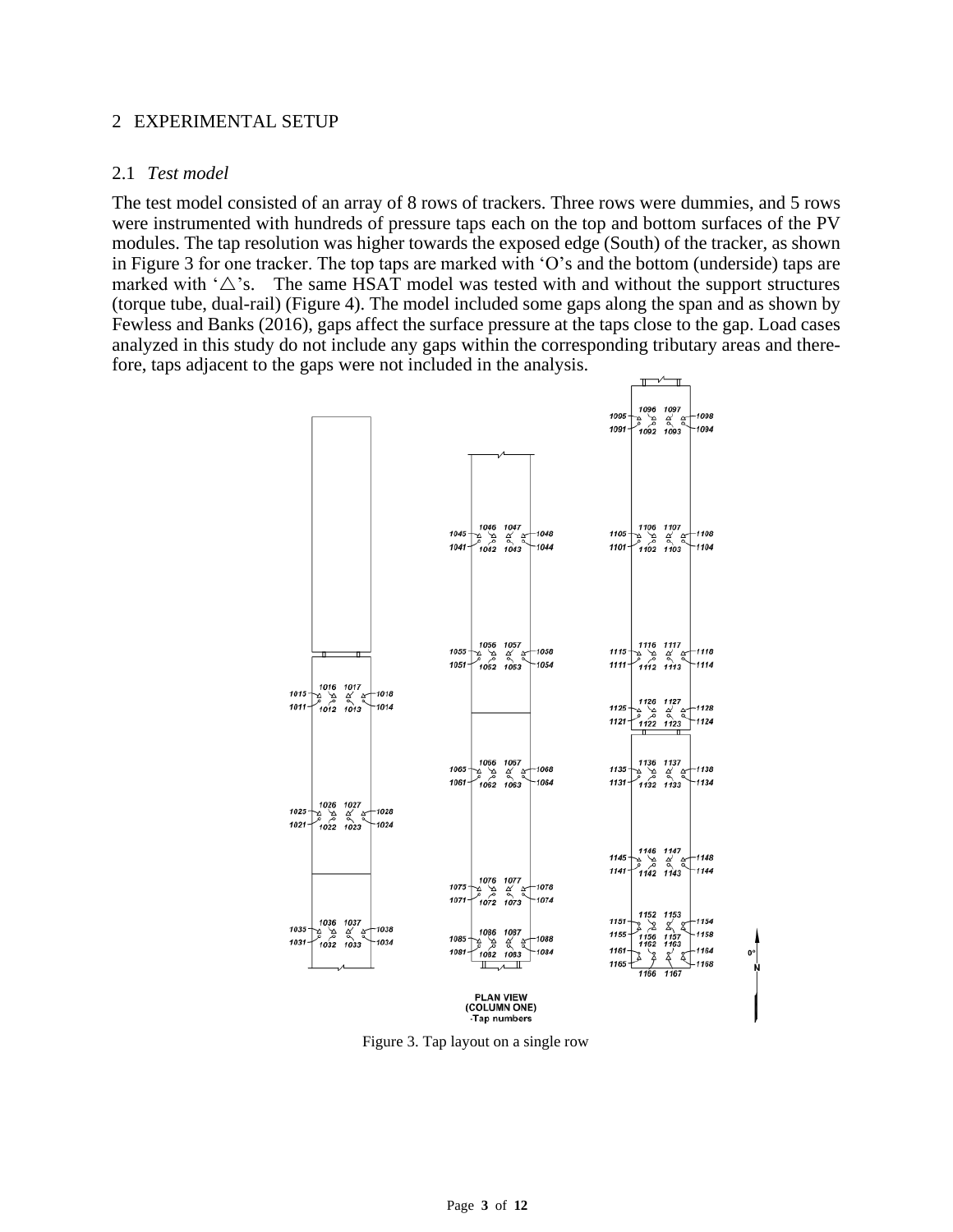

With torque tube **With dual-rail** Without torque tube or dual-rail

Figure 4. Drawings of the model with and without the support structures

## <span id="page-3-0"></span>2.2 *Wind tunnel facility*

Wind tunnel testing was conducted in one of CPP's boundary layer wind tunnels shown in [Figure](#page-3-1)  [5.](#page-3-1) The wind tunnel has a 68-ft (21-m) long test section, typically covered with roughness elements to reproduce the atmospheric wind characteristics required for the model test. A photograph of the tracker array model in the wind tunnel is shown in [Figure 6.](#page-3-2)



Figure 5. Schematic of the boundary layer wind tunnel

<span id="page-3-2"></span><span id="page-3-1"></span>

Figure 6. Setup of the model in the wind tunnel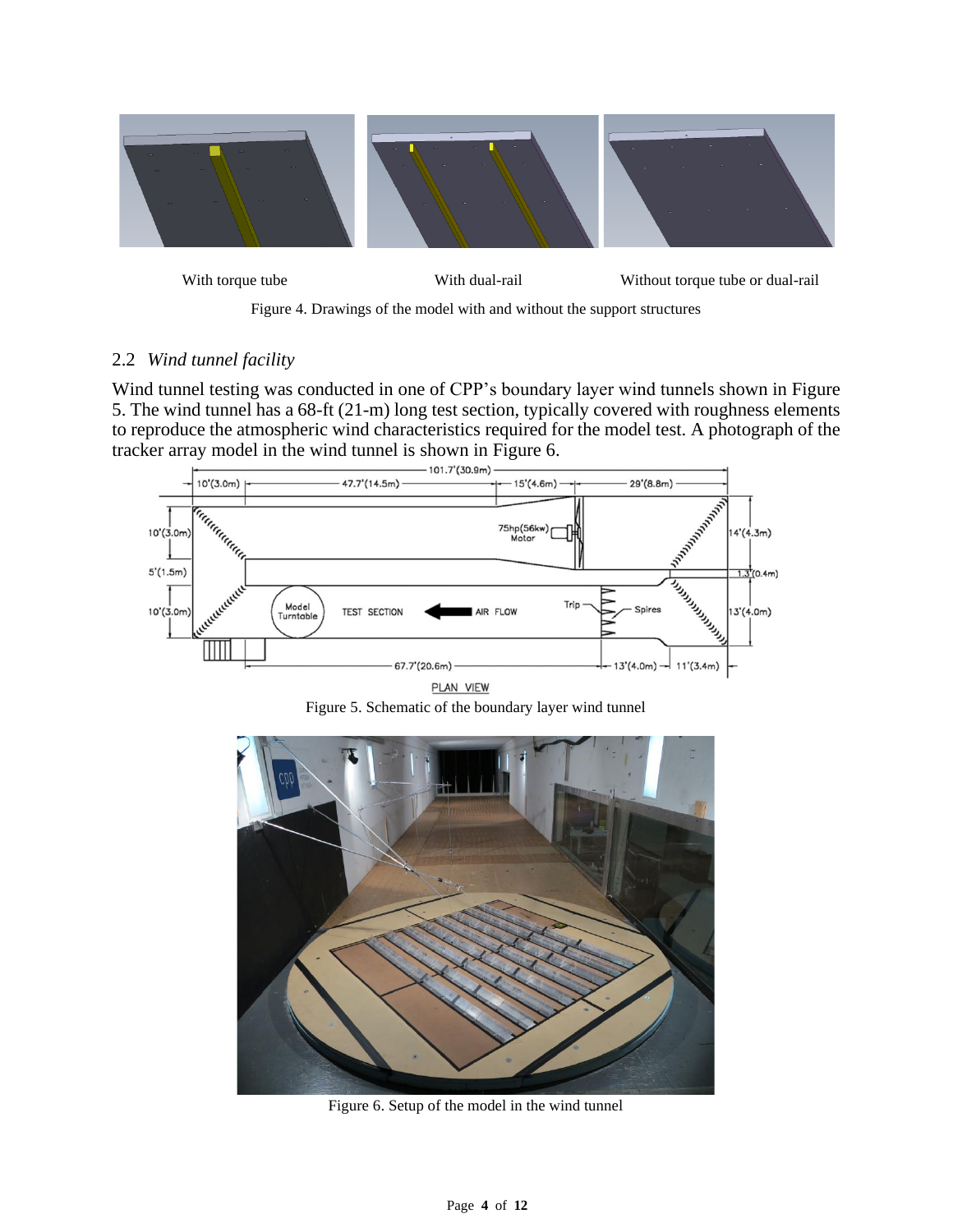#### 2.3 *Test conditions*

The wind tunnel tests were conducted for open terrain (referred to as exposure C in ASCE 7). Velocity and turbulence intensity profiles as well as the spectrum of the longitudinal (alongwind) velocity adopted in the present study are provided in [Figure 7.](#page-4-0) Focus was given to matching the high frequence end of the spectra. According to Richards et al. (2007), peak pressure coefficients as a ratio of peak surface pressures to peak dynamic pressures are less sensitive to spectral differences between full-scale and model-scale when high frequency end of the spectra is matched.

The tracker model was tested for a wide range of tilts. For the current study, the investigated tilts were 0°, 5°, 10°, 20°, 45°, and 60°. The model was also tested for wind azimuths of 90° (East) to 270° (West) at 10° intervals. When tilted, the models are nose-down to the east, so that east winds tend to produce downforce and west winds produce uplift.



<span id="page-4-0"></span>Figure 7. Velocity and turbulence intensity profiles (top), turbulence spectrum (bottom)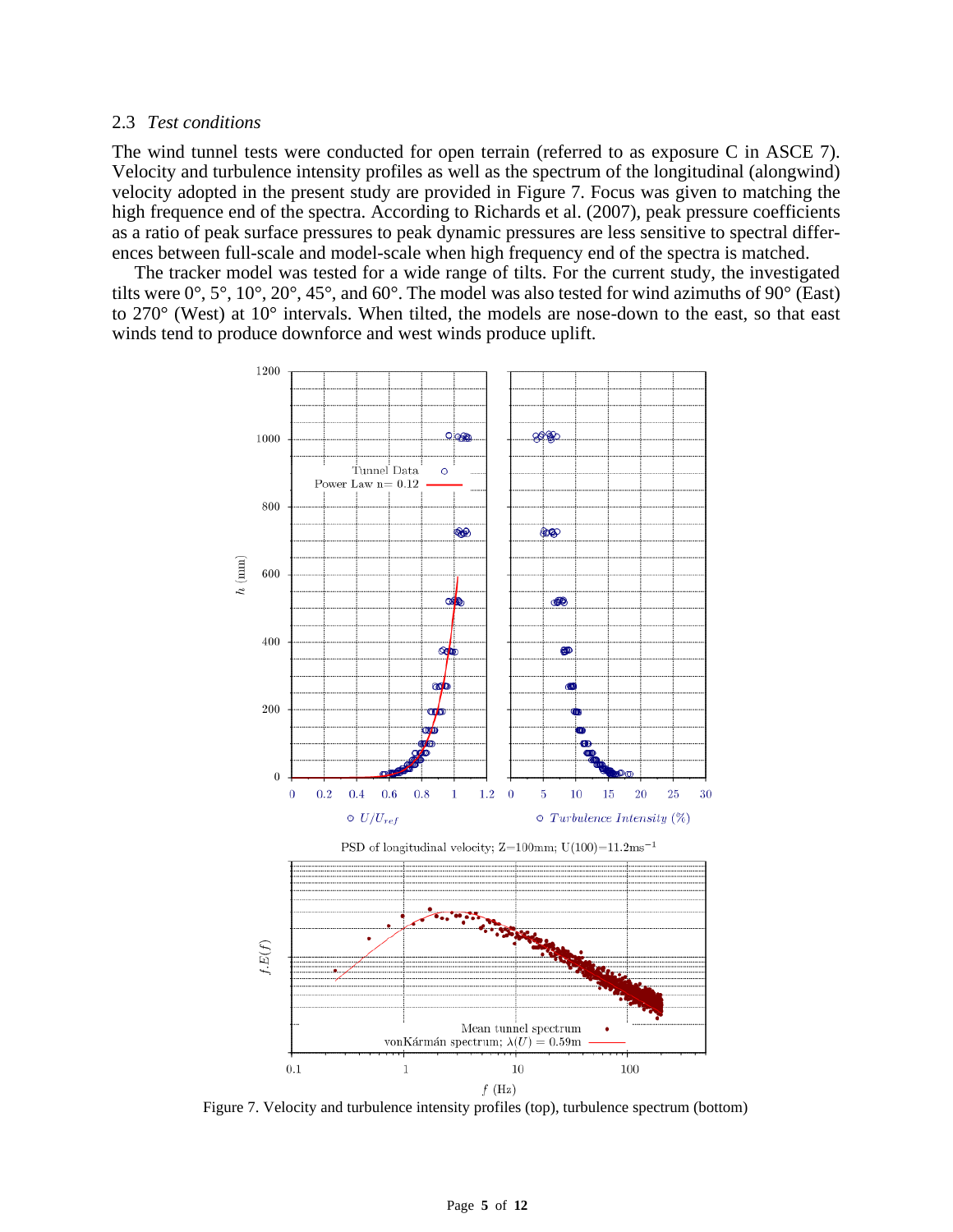#### 3 RESULTS AND DISCUSSION

#### 3.1 *Analyzed system*

The HSAT system that has been analyzed to investigate different load cases is depicted in [Figure](#page-5-0)  [8.](#page-5-0) While representative, the dimensions presented in [Figure 8](#page-5-0) overall do not match any real-world trackers to the best of authors' knowledge. It is a central drive system with a chord length  $(L)$  of 2.4 m, mid-chord height of 0.55L and a ground coverage ratio (GCR =  $L$ /on-center row spacing) of 0.35. The geometric scale of the tested model for this system is 1:40.



Dimensions are in meters

Figure 8. Tracker system used in the analysis

#### <span id="page-5-0"></span>3.2 *Load cases*

Effects of the structures below the PV modules on three different load cases are investigated here. The load cases are tracker wing moment, post normal force and purlin moment. The tributary area of a tracker wing includes the area of all modules on half of the tracker, the tributary area of a post extends halfway to the next post in either direction along the row, and in the case of the first post it begins at the end of the row, and the tributary area of a purlin is a strip along the full length of the chord and half the width of a module on either side, which is well represented by a single tap row. Details of the torque tube and dual-rail effect on the above load cases are presented in the following sub-sections.

#### <span id="page-5-1"></span>3.2.1 *Tracker wing moment*

Peak moment coefficients  $(GC_M)$  for a tracker wing span of 22.5 m [\(Figure 8\)](#page-5-0) are presented in [Figure 9](#page-6-0) for a 0° tilt. As will be shown, the lower tilts are affected the most by the presence of the module underneath structures. [Figure 9](#page-6-0) shows the  $GC_M$  for the tracker wing normalized by the overall peak  $GC_M$  from all wind directions for trackers without underside support structure. Results are presented for the first windward perimeter row and one of the interior rows (5<sup>th</sup> row from the East or West edge). Only half of the wind directions tested are shown in the figure because of flow symmetry for  $0^\circ$  tilt.

As can be seen from [Figure 9,](#page-6-0) presence of the dual-rail increased tracker wing  $GC_M$  by about 85% on the perimeter row for winds normal to the tracker axis and adding a torque tube increased this load by 40% compared to no structures underneath the panels. At the interior row, the increase was about 40% and 30% for dual-rail and torque tube respectively.

To investigate the pressure patterns related to this increase, pressure coefficients  $(GC_P)$ 's) at individual taps for a tap row have been plotted in [Figure 10.](#page-7-0)  $GC<sub>p</sub>$  is defined as:

$$
GC_P = \frac{P}{q_Z} \tag{3}
$$

where  $P$  is the surface pressure at a pressure tap. The tap row includes four taps at the top surface and the corresponding four taps at the bottom surface marked as 1161 to 1168 in [Figure 3.](#page-2-0) Only the minimum  $GC_P$  on the top surface and the maximum  $GC_P$  on the bottom surface are shown in the plot as the combination of these two would result in the maximum uplift moment. Negative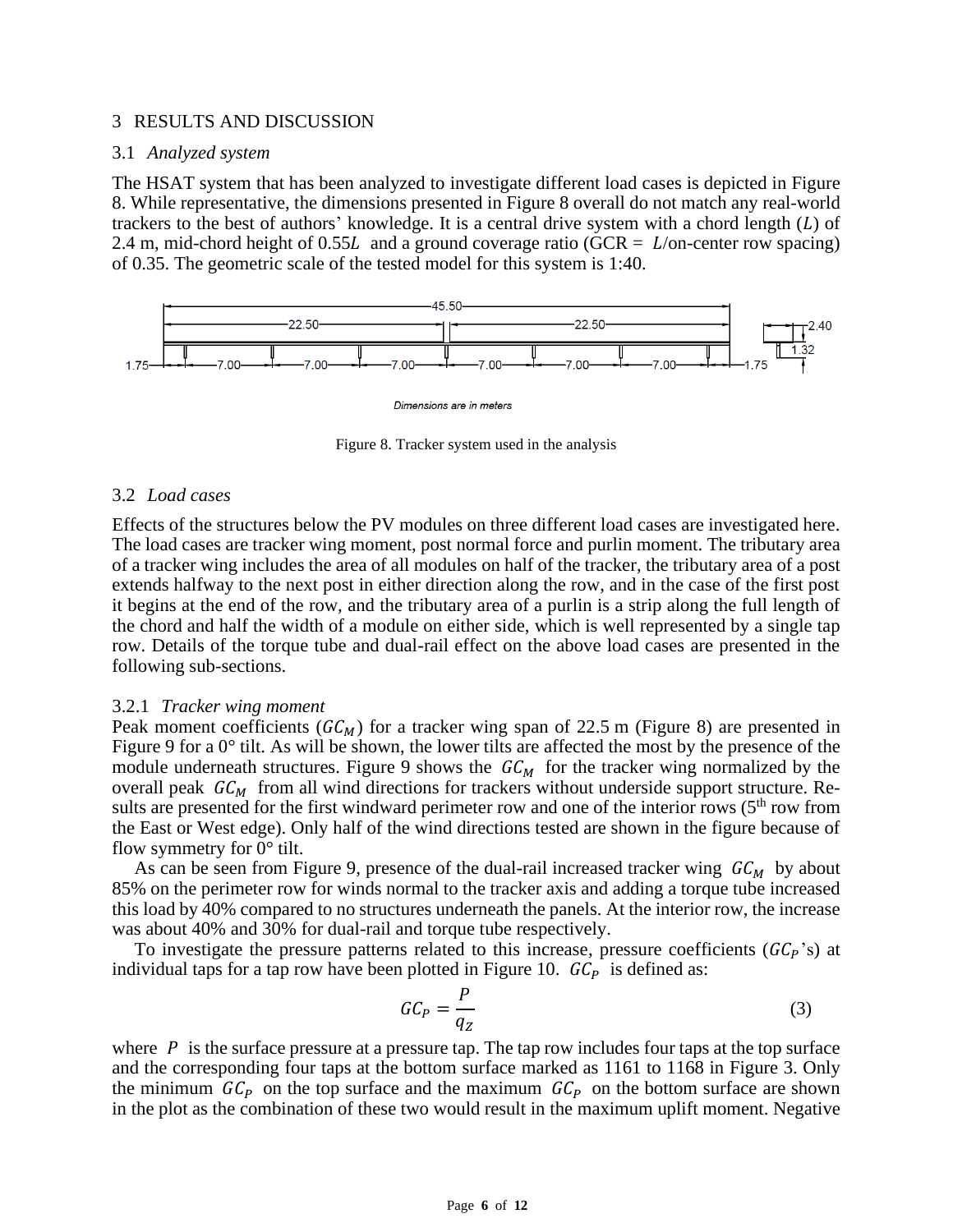$GC<sub>P</sub>$  is suction or pressure acting away from the panel surface (pulling up on the top surface); and positive  $GC<sub>p</sub>$  acts toward the surface (pushing up on the underside). The location of the torque tube as well as the dual-rail are also shown in the plots using solid black lines. The leading edge of the panel is at 0 on the x-axis.

It can be clearly seen from the  $GC_N$  at the bottom taps that the coefficient is dropping downwind of the torque tube or dual-rail because of the flow separation created by these structures. Also, maximum  $GC_N$  at the taps upwind of the torque tube or dual-rail is higher than the no torque tube configuration. This could be due to the flow experiencing stagnation upwind of these structures.

While the top surface pressures are largely unchanged between the configurations, it is interesting that suction close to the leading edge on the top surface is higher for the dual-rail, with torque tube and no torque tube configurations showing similar values. This indicates that the location of these structures can affect the pressure distribution on the top surface if placed too close to the leading edge. This could be due to the flow getting obstructed by the underneath structures close to the leading edge and diverting more towards the top surface creating higher suction. Overall, the significant differences in the pressure distributions on the surfaces of the panel resulted in higher  $GC_M$  for torque tube and dual-rail that is depicted in [Figure 9.](#page-6-0)



Figure 9. Ratio of  $GC_M$  between with and without panel underneath structures at 0° tilt

<span id="page-6-0"></span>Ratios of  $GC_M$  with and without support structures beneath the panels are presented in Figure [11](#page-8-0) for the perimeter and interior rows for all tilts studied herein. Three rows from the East or West exposed edge are defined as perimeter and the rest as interior. Uplift moments (from winds approaching the high side) are presented separately from downforce moments.

For perimeter uplift, the effect of the underneath structures is greatest at  $0^{\circ}$  tilt, and gradually diminishes at 10° tilt before rising slightly back up towards 45° tilt and higher. At moderate tilts  $(10^{\circ}, 20^{\circ})$ , wind normal to the tracker axis is found to be governing and as the underside of the panel is directly facing the wind, the effect of the underneath structures is minimal. On the other hand, at higher tilt the governing wind direction shifts towards oblique directions, where corner vortices at the end of the tracker govern the wing moment.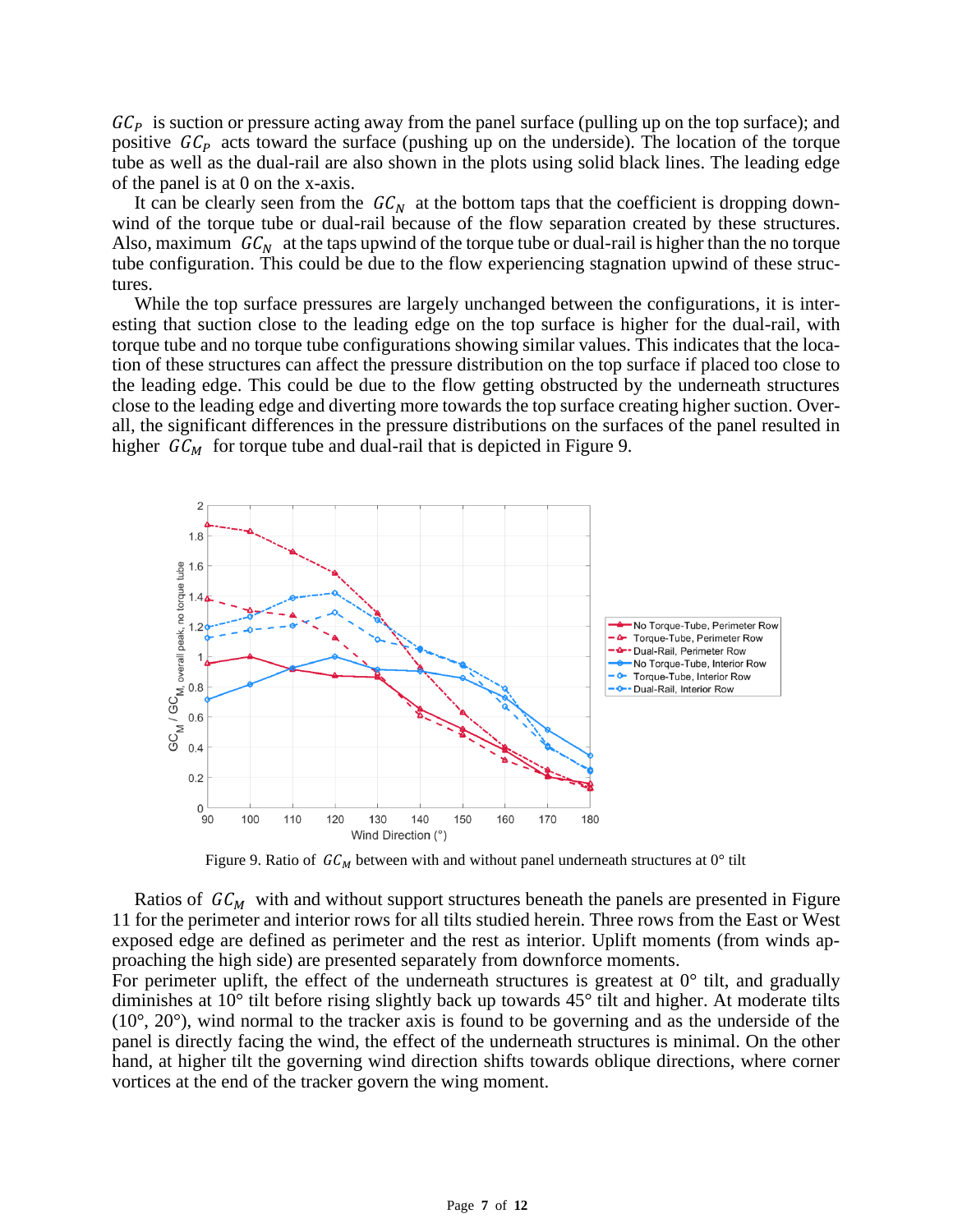

<span id="page-7-0"></span>Figure 10.  $GC_P$  profiles on the top and bottom surfaces of the panel for 0° tilt. 90° wind is from left to right.

Contrary to uplift, presence of torque tube or dual rail resulted in significantly lower downforce  $GC_M$  at low tilts. Once again, we look to a representative tap row for insight.  $GC_P$  profiles at the taps 1161 to 1168 [\(Figure 3\)](#page-2-0) for 5° tilt is plotted in [Figure 12.](#page-8-1) Maximum  $GC<sub>p</sub>$  values of the top taps and minimum  $GC<sub>p</sub>$  values of the bottom taps are shown as the combination of these two would govern the peak downforce moment. At this tilt, suction on the underside dominates the loading, due to formation of a flow separation and reattachement along the leading edge.

Also, the suction close to the leading edge underneath the panel is higher for the configuration without any torque tube or dual-rail than with those structures. This could be due to the underneath support structures disrupting the reattachment. Although situated on the leeward side of the panel, the stagnation/wake signature of the underneath structure on the  $GC<sub>P</sub>$  is still evident in the sawtooth  $\mathfrak{GC}_P$  pattern of the torque tube bottom taps.

As in the uplift case, the top taps are affected more by the dual-rail than the torque tube, indicating that the position of these structures with respect to the leading edge needs to be considered while determining wind loads coefficients. As can be seen from [Figure 12,](#page-8-1) the lowest net  $GC_N$ from the top and bottom taps for the dual-rail, especially at the leading edge, resulted in the lowest  $GC_M$  ratio at 5° tilt downforce at the perimeter rows among the three configurations (dual-rail, torque tube, no torque tube or dual-rail).

Fairly similar trends as the perimeter rows are observed for the interior rows in [Figure 11.](#page-8-0) As interior rows do not see much shelter from perimeter rows at lower tilt, the effect of the underneath structures on  $GC_M$  is still prominent at tilts 0° to 10°. At moderate to high tilts at the interiors, complex flow interactions within different rows, with and without the underneath structures, could have resulted in the observed differences in  $GC_M$ .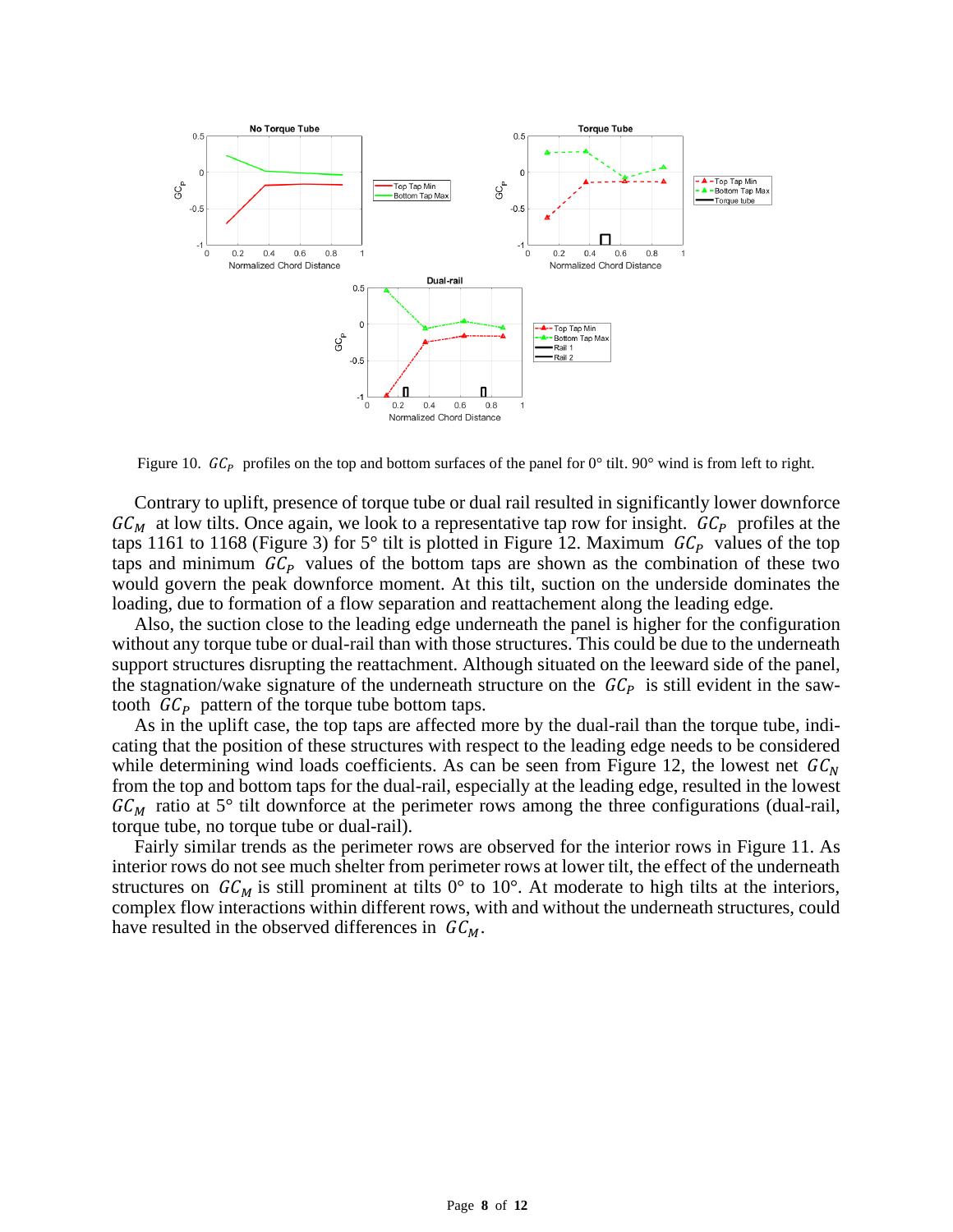

<span id="page-8-0"></span>Figure 11.  $GC_M$  ratio between with and without panel underneath structures for tracker wings for a range of tilts



<span id="page-8-1"></span>Figure 12.  $GC_P$  profiles on the top and bottom surfaces of the panel for  $5^\circ$  tilt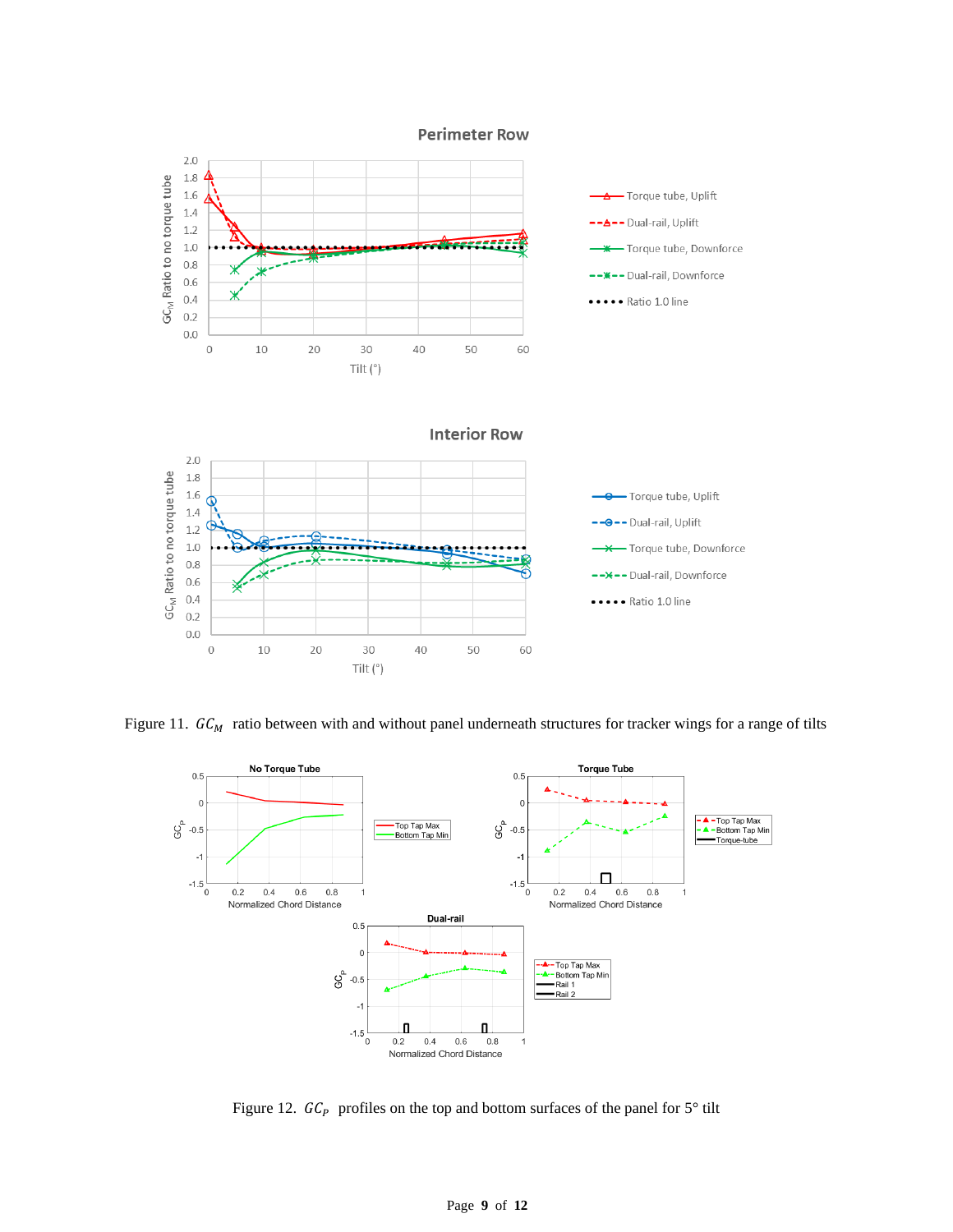#### 3.2.2 *Post normal force*

Peak normal force coefficient ( $GC_N$ ) for a post tributary area is also calculated and analyzed. Ratios of  $GC_N$  are presented in [Figure 13](#page-9-0) for the posts in the perimeter and interior rows for all tilts studied here. Similar to  $GC_M$ , posts in the three tracker rows from the East or West exposed edge are defined as perimeter and the rest as interior.

As can be seen from [Figure 13,](#page-9-0) the overall effect of the panel underneath structures on  $GC_N$ for posts are less significant than what has been observed for  $GC_M$  for tracker wings. In some cases, this is because for post normal force, the underside sawtooth pressure pattern due to stagnation and wake on either side of the support structure cancels itself out. [Table 1](#page-10-0) shows the minimum  $GC<sub>P</sub>$ 's for three rows of taps from the exposed South edge [\(Figure 3\)](#page-2-0) on the bottom surface of the first windward row for  $0^{\circ}$  tilt and for wind coming from the East (90 $^{\circ}$ ). These three tap rows are within the tributary area of the first post. In [Table 1,](#page-10-0) the distances along the chord from the leading edge and along the span from the South edge are normalized by the chord length. On the other hand,  $GC_P$ 's are normalized by the overall minimum  $GC_P$  observed in the taps shown in [Table 1.](#page-10-0) Although, the effect of the torque or dual-rail is evident in the  $\mathbb{G}C_p$  distribution along the chord, averaging all the taps to obtain post loads washes out the effect. For tilts larger than 10°, the effect of the panel underneath structures is minimal, within about  $\pm 10\%$  of the configuration without any torque tube or dual-rail.



<span id="page-9-0"></span>Figure 13.  $GC<sub>N</sub>$  ratio between with and without panel underneath structures for posts for a range of tilts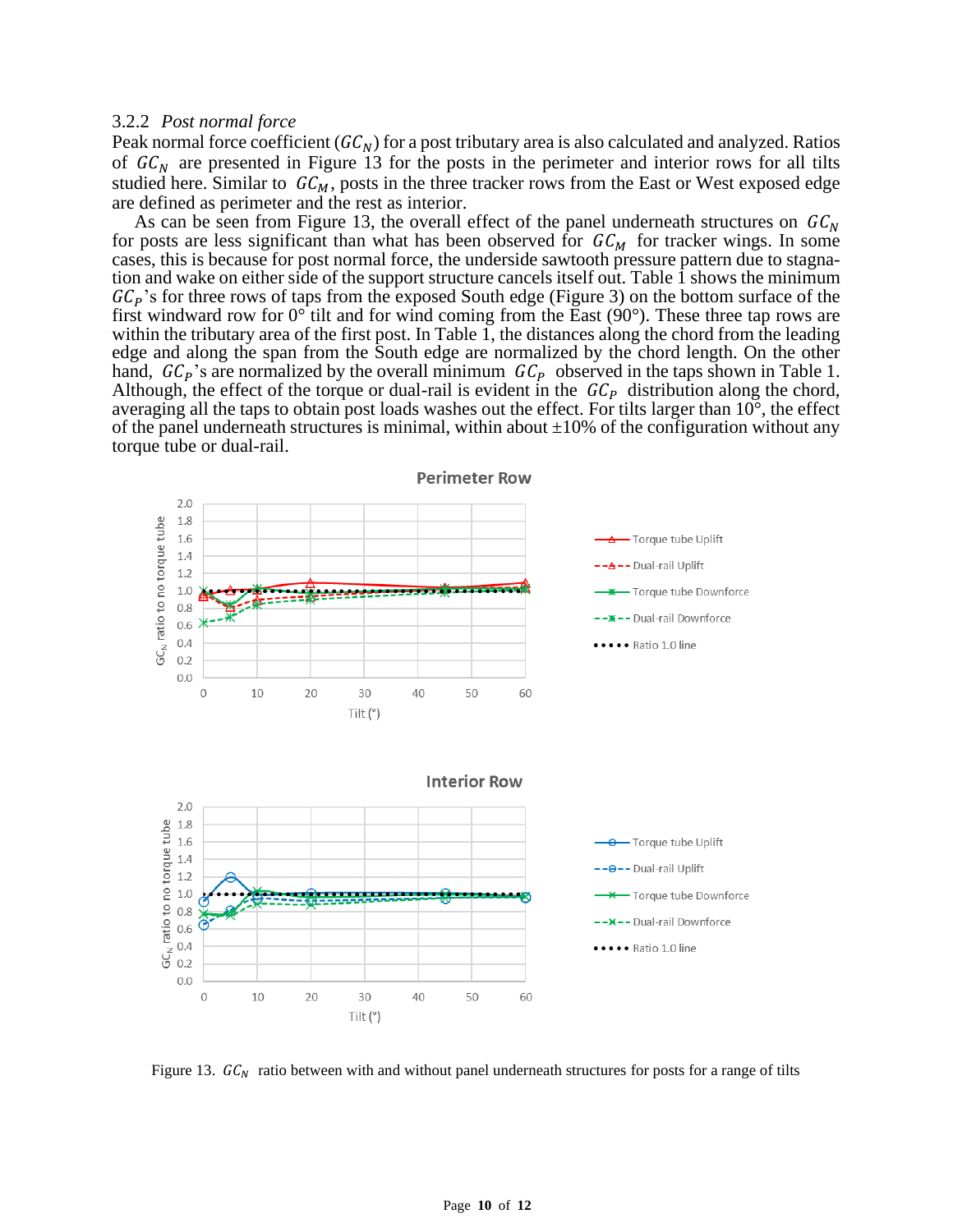| <b>Normalized distance</b> | <b>Normalized distance</b> | Normalized GC <sub>P,min</sub> |                    |           |
|----------------------------|----------------------------|--------------------------------|--------------------|-----------|
| along chord                | along span                 | <b>No Torque Tube</b>          | <b>Torque Tube</b> | Dual-rail |
| 0.9                        | 1.8                        | 0.3                            | 0.4                | 0.4       |
| 0.6                        | 1.8                        | 0.3                            | 0.7                | 0.4       |
| 0.3                        | 1.8                        | 0.3                            | 0.1                | 0.5       |
| 0.1                        | 1.8                        | 0.8                            | 0.7                | 0.3       |
| 0.9                        | 0.7                        | 0.3                            | 0.4                | 0.4       |
| 0.6                        | 0.7                        | 0.2                            | 0.7                | 0.4       |
| 0.3                        | 0.7                        | 0.3                            | 0.2                | 0.5       |
| 0.1                        | 0.7                        | 1.0                            | 0.9                | 0.4       |
| 0.9                        | 0.2                        | 0.2                            | 0.3                | 0.3       |
| 0.6                        | 0.2                        | 0.2                            | 0.6                | 0.4       |
| 0.3                        | 0.2                        | 0.2                            | 0.2                | 0.4       |
| 0.1                        | 0.2                        | 0.9                            | 0.8                | 0.5       |
|                            | <b>Averages</b>            | 0.4                            | 0.5                | 0.4       |

Table 1. Normalized minimum  $GC_P$ 's for three rows of taps on the bottom surface

#### <span id="page-10-0"></span>3.2.3 *Purlin moment*

To investigate the effect of panel underneath structures on a component with smaller tributary area, peak moment coefficients ( $GC_M$ ) for purlins are analyzed. [Figure 14](#page-10-1) shows the  $GC_M$  ratio between with and without panel underneath structures for tilts from 0° to 60° for both at the perimeter and interior rows. Since this is a moment load case, the trend is very similar to the results obtained for  $GC_M$  tracker wing for the same reasons as outlined in Section [3.2.1.](#page-5-1) The configuration with dual-rail at 0° tilt resulted in the maximum difference for both perimeter (about 40% higher) and interior (about 50% higher) rows when compared with the configuration without any structures underneath the panel.



<span id="page-10-1"></span>Figure 14.  $GC_M$  ratio between with and without panel underneath structures for purlins for a range of tilts